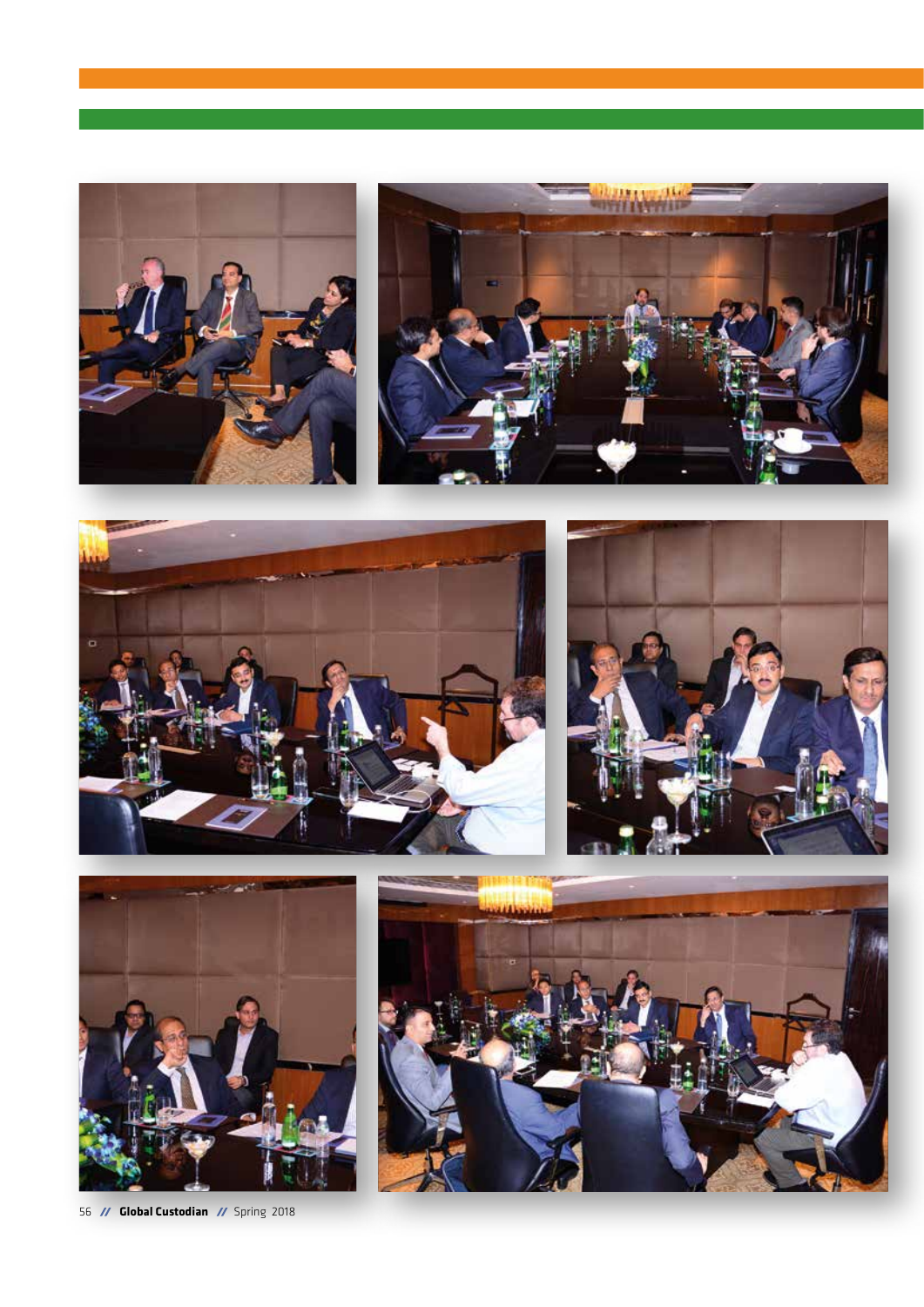# **PICKING**

In January, Global Custodian visited Mumbai to bring together a range of sub-custodians, both local and multinational, to discuss developments in the Indian market from a post-trade perspective. The discussion, both lively and wide ranging, will be presented over the next two issues of the magazine.



*the*

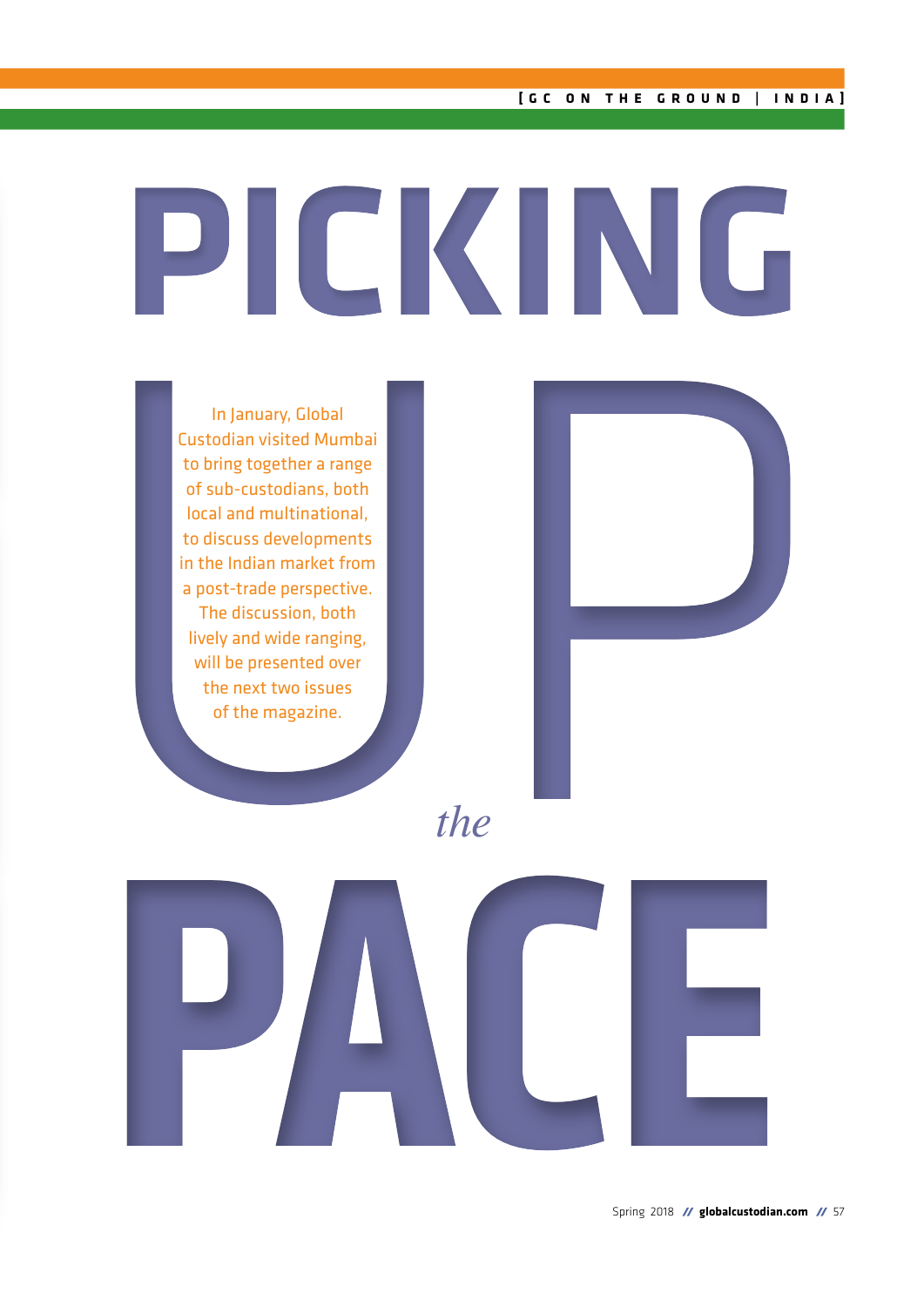Figure we begin with an overview of how service providers themselves account for the change in perception commanded the past 25 years and how much room for growth in securities services remains ers themselves account for the change in perception of market efficiency over the past 25 years and how much room for growth in securities services remains.

(Not long after the roundtable took place, India's two largest stock exchanges—National Stock Exchange of India (NSE) and BSE—placed restrictions on the provision of data that allows their index derivatives to be traded abroad. We have outlined the position in a postscript, but will return to this live issue in the next edition.)

**Richard Schwartz: The purpose of this roundtable is to bring to the attention of Global Custodian's readership what it is they need to know about the Indian market that's perhaps diferent from what they're used to. Perceptions of efciency in the Indian market have really changed radically over the past decade. Is that because competition has led you there, collaboration has led you there, regulation has led you there, how did that happen?** 

**Ravi Varanasi:** In the 1990s, there was a significant change in regulation and a shift in the way the market works here. SEBI has in fact made a series of interventions in the last four or five years to change the entire scenario, while operational processes have been simplified over the same period. The compliance culture that has evolved in the last two decades has also helped to change perceptions.

**Viraj Kulkarni:** I think basically it goes back, way back. In 1992, for example, the economy was not in great shape and the market was very closed. The driver of the change was the need to get more inflows into the country. So the liberalisation process set the whole ball rolling. Since then changes introduced by the regulator, SEBI, government action and the advent of the National Stock Exchange bringing electronic trading, combined to accelerate change.

**Vivek Harlalka:** I still remember very vividly that NSE started in November 1994. The Bombay Stock Exchange (BSE) was the oldest stock exchange in Asia, but NSE came in 1994 with its electronic trading platform. The shift from an outcry system to an online platform led to much more transparency and healthy competition and BSE moved to its own electronic trading platform. The approval process for foreign investment has also been decentralised over time. More powers and responsibilities have been given to custodians which has helped encourage overseas investment flows into India.

**R. Anand:** As all of us in the room know, and as Viraj has alluded to, there were some problems in the capital market around 1991-92 which triggered the government to begin making the changes mentioned. I'd add dematerialisation and the introduction of a CSD as important factors as well. I see it as a combination of collaboration, completion and government-driven policies that have encouraged the introduction of global best practices into the country.

It's important to point out too that SEBI was only given statutory powers in 1992, although it was formed in 1988.

**Hans Prakash:** From 2014 onwards, there has also been a new era of reforms that have given a boost to capital markets. You know derivatives trading in India commenced in 2000. Today we are the largest market in terms of exchange traded derivatives with daily volume of around \$150 billion. This kind of growth that we've seen across derivatives and even other asset classes has been quite unprecedented.

**"The kind of growth that we've seen across derivatives and other asset classes has been quite unprecedented."**

HANS PRAKASH, IL&FS SECURITIES

**David Jaegly:** I'd say the market infrastructure that has been built in the last 20 years has provided a solid foundation for that growth.

**Atul Badkar:** I think we all agree that in 1992 when SEBI came in,

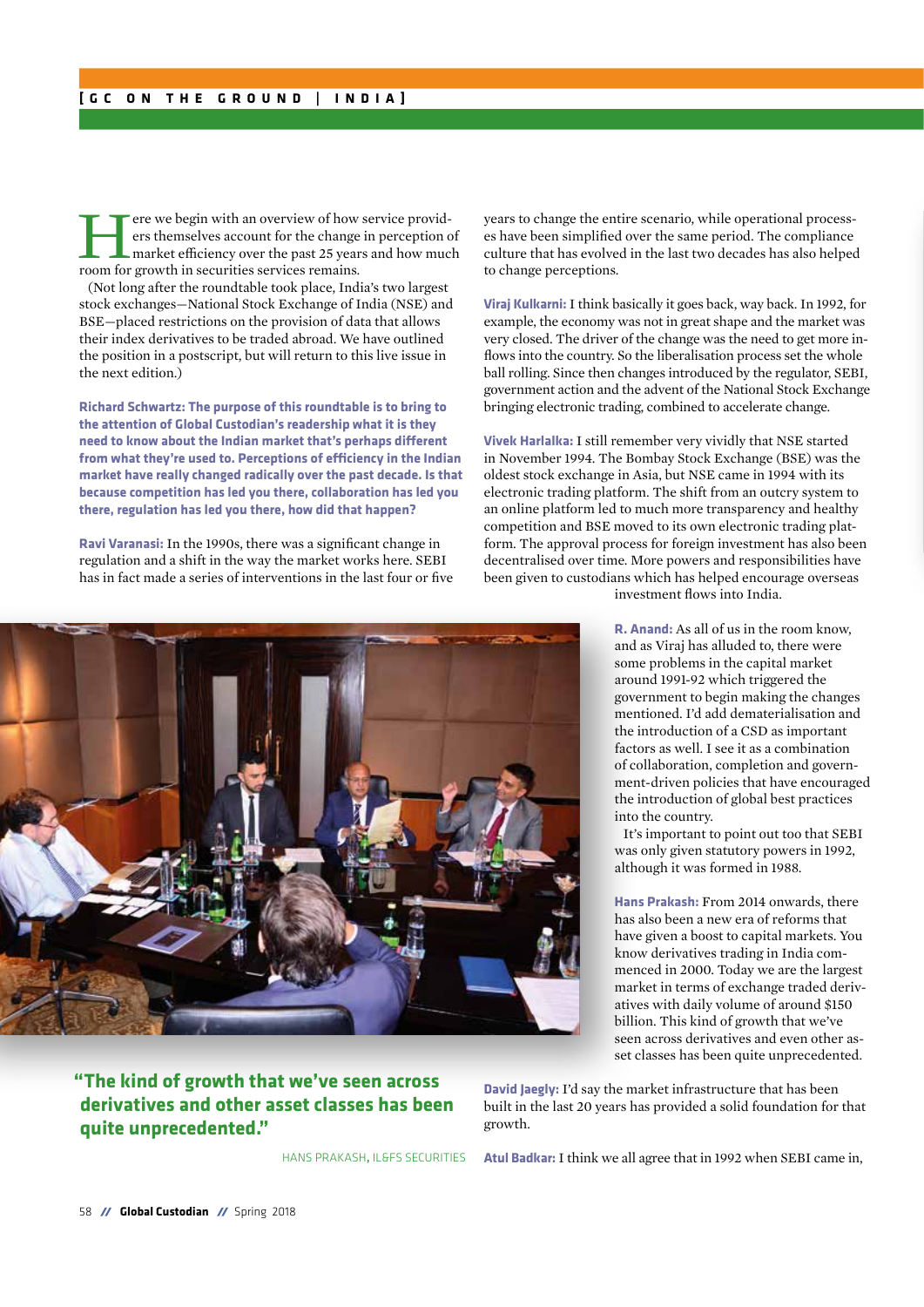

that was a trigger point. It's almost like BC and AD. We managed to dematerialise very quickly in comparison to a lot of peers. Such progress was a result of the collaboration among the regulator, exchanges and market participants. In the 25 years from 1992 till 2017. there's been a huge shift and we have come a long way.

**Vivek Harlalka:** There are 1.66 billion demat accounts at NSDL and around 1.93 billion at CSDL [the two central depositories], so if you look at the pace of dematerialisation, it's significant. From a service provider point of view, the changes in technology and infrastructure, the move to rolling settlement and the speed with which information now passes among participants in post-trade

# **"A combination of collaboration, completion <b>National Stack Exchange of India and government-driven policies that have encouraged the introduction of global best practices into the country."**

R. ANAND, STOCK HOLDING CORPORATION

processes means we have to keep on our toes. Blockchain is going to be another thing that will afect the markets.

**R. Anand:** To add to what Vivek said, India moved to T + 2 in 2004, much before the European markets and the US. We had to learn how to handle that environment and it was a challenging time. All of us had to adapt to these changes. In fact we have been regularly collaborating with the regulators and with the other intermediaries so that the settlement cycle becomes even shorter

**Sachin Samant:** Service providers had not only to adapt but also

### **PARTICIPANTS**

**R. Anand** Head of Custody, Stock Holding Corporation

**Atul Badkar** Head, International Client Group, Edelweiss

**Viraj Kulkarni** CEO, Pivot Management Consulting

**David Jaegly** SBI-SG Global Securities Services

**Vivek Harlalka** Head of Sales, India, BNP Paribas Securities Services

**Hans Prakash** Chief Business Officer, IL&FS Securities

**Sachin Samant** Senior Executive Vice President, Kotak Mahindra

**Richard Schwartz** Global Custodian

**Ravi Varanasi** Chief Business Development Officer,



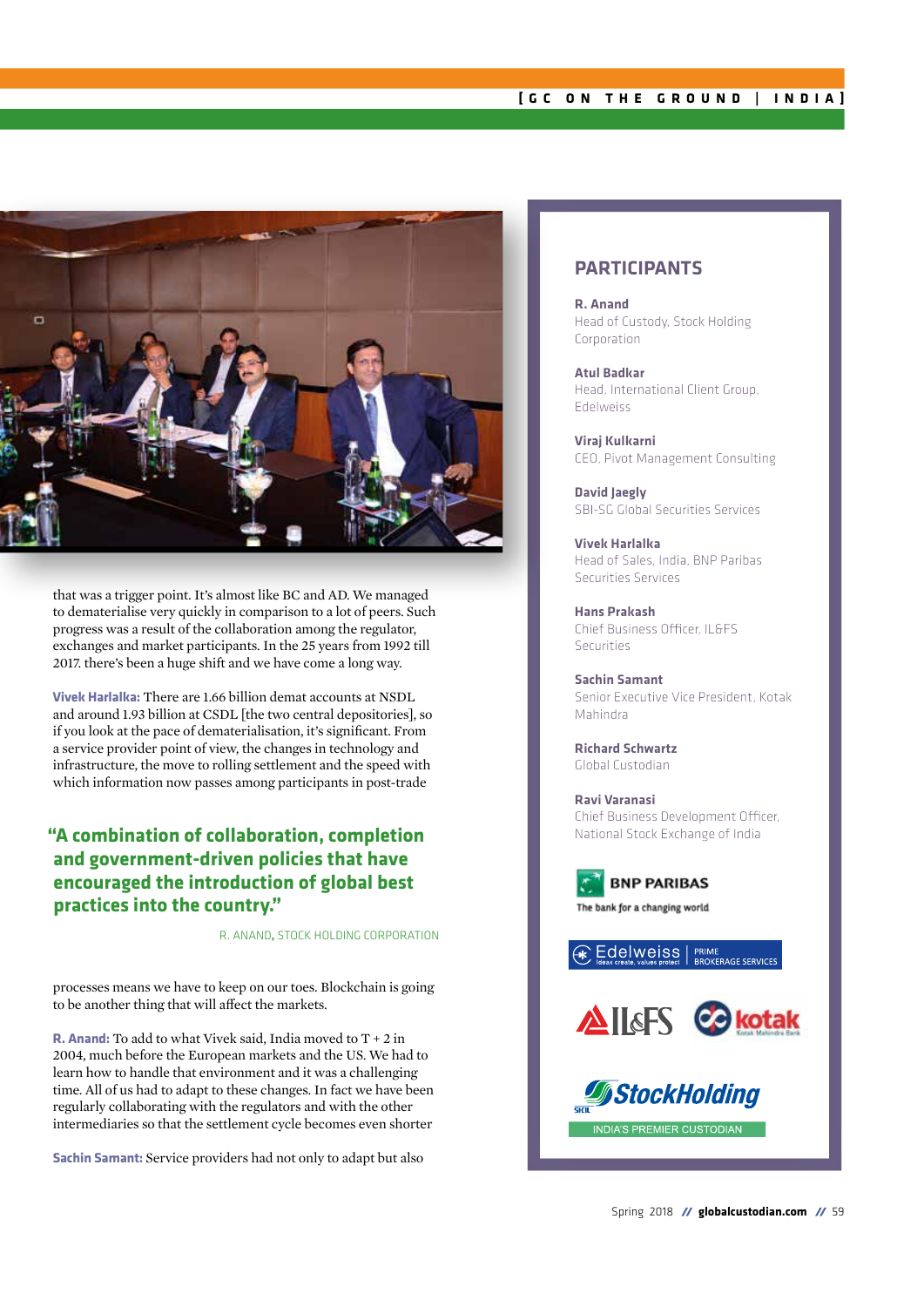to bring best practices from other markets, sharing them with the regulators to see what was appropriate locally. This collaborative efort helped to stimulate the growth of market, but it was still a restricted market dominated mostly by the foreign custodians.

The market truly opened in 2014 when the Indian custodians also started fighting for market share. Regulation now made them more competitive. Compared to 25 years ago, the market is basically unrecognisable.

But in the last three to four years, access for foreign investors to the Indian market has also revolutionised. There used to be three or four diferent routes for foreign investors to access

## **"More powers and responsibilities have been given to custodians which has helped encourage overseeas investment flows into India."**

### VIVEK HARLALKA, BNP PARIBAS

Indian capital markets, leading to some confusion. All that has been addressed. FII registration used to take a log time, now registration is given within 30 days, as mandated by SEBI. In that regard, the local custodian is actually to some extent an extended arm of SEBI in some sense.

**Vivek Harlalka:** When you speak to overseas investors, they are often surprised that NSE is listed among the top five exchanges globally in terms of futures and index options. Average daily turnover is around \$110 billion. In the cash equities segment, it's around 1.6 billion.

**Atul Badkar:** We need to do a better job as a market of getting the message out there – not just the capital markets, but the financial system as a whole. A simple case in point: in 2000, total credit outstanding was around INR 4 trillion. It has now moved to INR 80 trillion in 2017. The deposits have moved from INT 9 trillion to INR 110 trillion in 15-17 years. GDP between 2000 and 2017 has moved from \$ 500 billion to \$2.2 trillion and we will move to \$4 trillion by 2024. This broader growth story also needs to be told to investors.

**Richard Schwartz: There are two things that come out of the discussion we've had so far. One is the question of best practices, I'm interested in how the market came to understand what the best practices are and implement them.**

**Hans Prakash:** Again it's collaborative. As Viraj mentioned, we have a very strong regulator, fantastic exchanges and an ecosystem of custodians. There are also suggestions coming from the market participants. SEBI and the exchanges are also looking at various global practices and introducing them to India. This has had a particular impact on the derivatives market.

**Atul Badkar:** Some of this is also the result of introspection on the part of the custodians. We cannot implement all suggestions that have been put forward but we are adopting a sustainable approach. We haven't gone too fast. Could we move faster? The answer is yes, but collaboration, competition and introspection are taking us forward.

**Hans Prakash:** I actually think we've moved pretty fast as a market. Until 1992, we were slow and lagging behind, but what has been achieved in the last 25 years is very, very fast. For example the derivatives market has been growing leaps and bounds.

**Richard Schwartz: In a lot of other markets that have removed manual processing from the market, you've seen consolidation amongst providers of securities services and here there seem to be a relatively large number of custodians, both international and domestic. Why is that automation not leading to some consolidation in service provision?**

**Viraj Kulkani:** The regulators here were relatively conservative in their approach and that's why you've not seen any of the sorts of hiccups happening in the market, that perhaps have been seen elsewhere. The regulators are also keen to learn what's happening in the market. Last June, for example, SEBI came out with a consultation paper, sought information from custodians and others on how to ease market processes.

Given that the potential market is huge and that new products are coming in, the number of custodians has actually increased from 14 to 19. Consolidation will eventually happen, but I don't expect it for some time.

**Sachin Samant:** There are still a lot of local investors coming into the market. Only a tiny percentage of the Indian population invests in the markets. There's huge scope for evolution in domestic investment. The market is far from saturated.

**Vivek Harlalka:** When we talk about custody, there are local mutual funds as well. The local mutual fund industry is growing at a very rapid pace. If you look at the total assets under custody

## **"In the last three to four years, access for foreign investors to the Indian market has also revolutionised."**

SACHIN SAMANT, KOTAK MAHINDRA

of the local mutual funds as of November 2017 as per SEBI data, it's USD \$309 billion.

There have been local custodians who have focused much more on the local asset manager, where some of the multinational custodians have not made many inroads.

**Richard Schwartz: Looking at the next three years, given the fast pace of change, what are you preparing for in your own business-**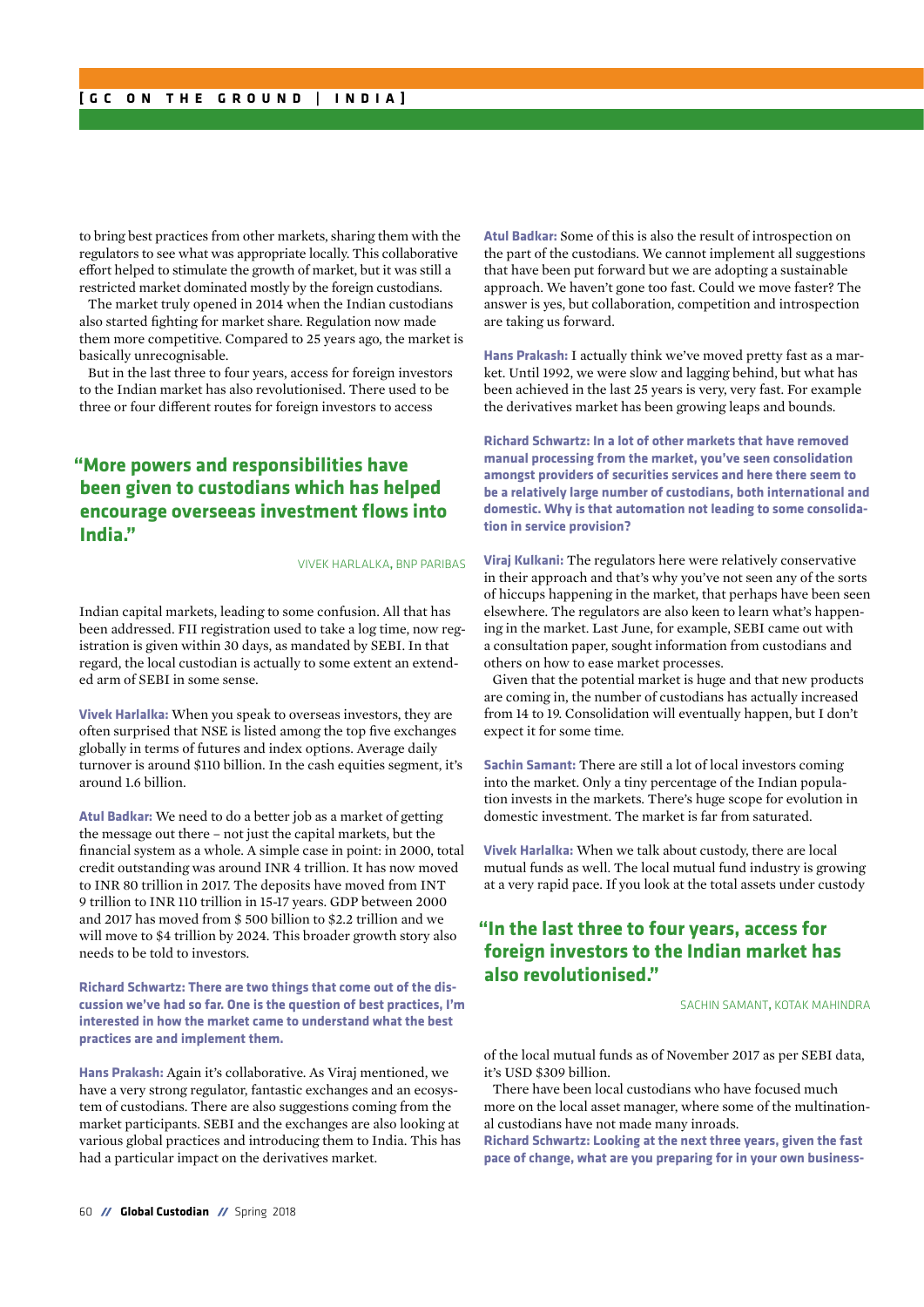**es that you think is going to happen, both in terms of foreign investment and domestic institutional investment.**

**Sachin Samant:** India has had an excellent run of macro results for the last three years with low oil prices and therefore low current account, low fiscal deficit and low inflation. We ofered a positive real rate of interest for a reasonably long period of time and foreign investors can come in without too much difficulty. Add to that a fast growing economy and abundant inflows of

# **"I think we all agree that in 1992 when SEBI came in, that was a trigger point. It's almost like BC and AD."**

ATUL BADKAR, EDELWEISS

liquidity, the results are there to see.

Demonetisation has also led to a formalisation of savings and a lot of money has flowed from land and gold into financial products. Local mutual funds have grown in the 30% range year-

on-year. For such a large industry such growth year-on-year for two consecutive years is substantial. Although oil prices are a bit of a worry in the short term, we see promising figures in automobiles and cement among other segments. Indian corporate earnings will start looking up and therefore investment will still keep coming in. I think on the foreign investor side, the liquidity position will probably taper to some extent, but India will remain a relatively attractive investment destination.

So from the perspective of both FPIs and domestic money, we as custodians need to be prepared for ever larger volumes.

**Hans Prakash:** We have been able to adapt accordingly to ensure that we are able to cater to the various classes of customers. As local custodians we are well geared up as our foreign peers to cater to both domestic and foreign investors.

**Richard Schwartz: Okay, so consolidation is not for today, but eventually, as Viraj says, it will come. From what you've heard so far and what you hear from international investors looking get into India, is there anything else that you are expecting or looking for SEBI and the regulators to do to facilitate FPI investment?**

**Viraj Kulkani:** One set of custodians who have been wanting to come to the market and have not been able to make it because of the regulations are the global custodians who are not directly involved here with a physical presence.

### **Richard Schwartz: What are they waiting for?**

**Viraj Kulkani:** What they are expecting is a regulation to be passed by the Central Bank which enables diferentiated banks to come in. Otherwise you end up needing a banking license to ofer all of the products other than what these specialist providers do. This is already under consideration.

The second thing that will really make a diference is interoperability between the clearing corporations. Once that comes it will make a visible diference. We need to create more visibility about the things which are happening out there.



**Atul Badkar:** Just to add to that point, while spoken of consolidation within custodians, we at Edelweiss have been custodians for quite a while, but actually only began to focus on it in 2014. Three years later, we are prominent participants in the GC survey. It goes to show that there is place for new entrants in this market.

**The second part of this roundtable, to appear in the Summer edition, will cover, inter alia, stock lending, derivatives, electronic trading and foreign versus domestic institutional investors.**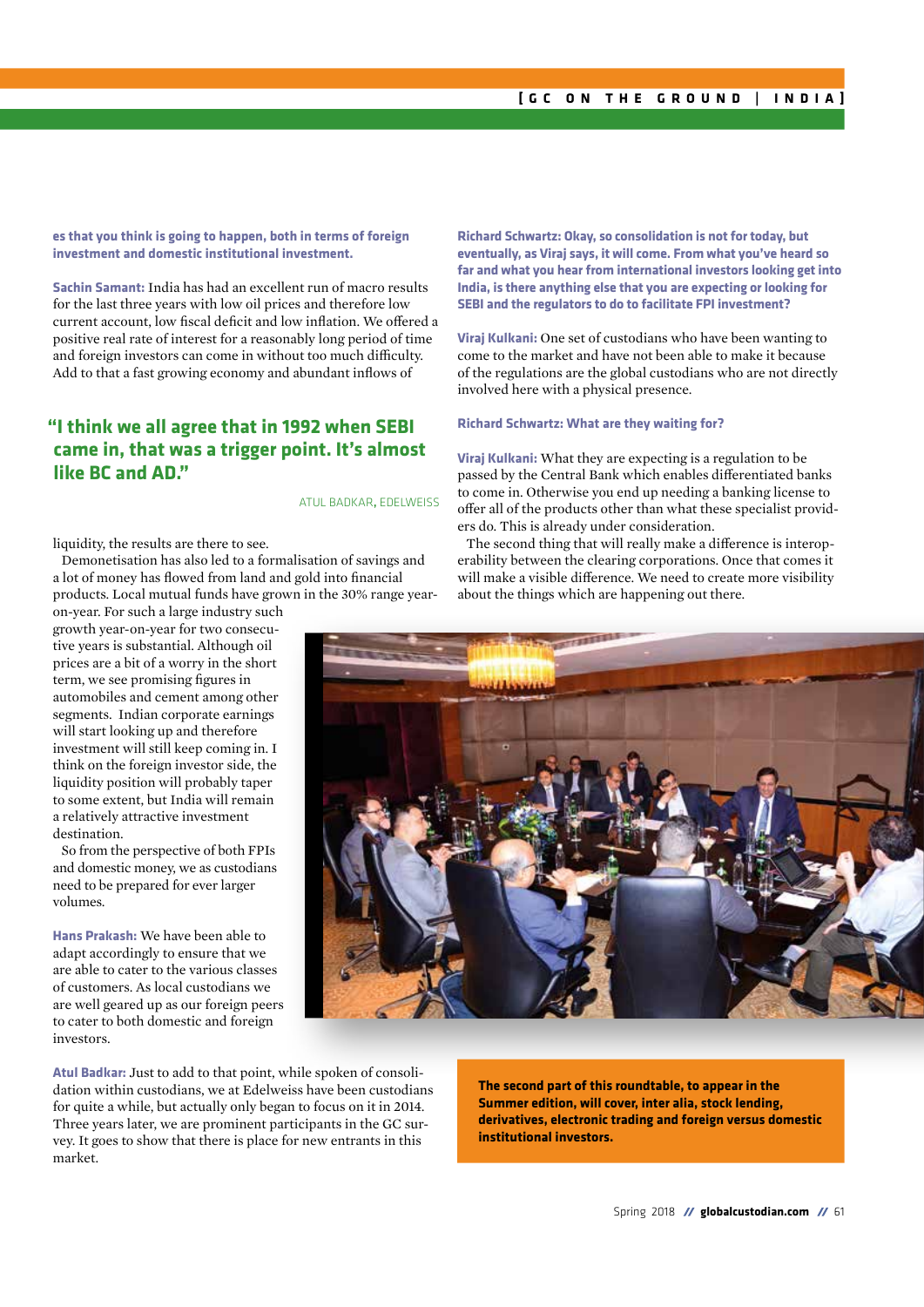# *The*

# **RENEWAL PROCESS**

**Global Custodian: You've turned around what is a very old institution and, when that happens, some people are very enthusiastic about change and some people have to be encouraged to go along with it. So if you look at the participants in the old Bombay Stock Exchange did you have a lot of hard work to get people on board? Ashish Chauhan:** Well it's always hard

work to change an old system, particularly one that was 135 years old when I joined. Some people had given up on the BSE. Since then, we have come back. First we had to clean ourselves up, focusing on four or five specific areas. One obvious one was technology, not only for trading, but collateral management, banking, broker management, listings... the entire network.

We also had to acquire newer members because ours was a physical location-based membership, you had to be in the building to be a member. We had to attract people from outside and in the state we were, that was tough. We had to attract new talent, but nobody saw a career here. Our only products were stocks, and so we had to go into all other products very, very quickly. We were also in need of regulatory reform.

Now thinking back over the past eight years, I think we have achieved reason-

Ashish Chauhan is the MD and CEO of BSE, paradoxically both the oldest exchange in Asia and the fastest exchange in the world with six micro seconds response time. Global Custodian asked him about his strategy.

able progress in all those areas. Today technologically we are the fastest in the world, our trading, clearing everything has changed, network, hardware, software, whatever you can think of we have changed it.

### **GC: Did you do all that internally or did you buy in?**

**AC:** We've built most of it internally, but not exclusively. For example, in the area of security we have internal people and external people. For trading, we bought software and modified it to our requirements, using both our own in-house expertise as well as TCS people. We have a very large technology team now which is a separate company because the skill sets required are diferent from the traditional stock market norm.

### **GC: So does the fact that you are the**

### **fastest in the world mean you've attracted a diferent set of participants, such as high frequency traders?**

**AC:** Speed is one parameter which people consider for trading, but there are probably eight to 10 others. Bragging rights are very important, however. It also keeps you on your toes because your entire team knows that you are the fastest and you'll want to remain fastest. That keeps you on a diferent technological curve.

### **GC: Do you ofer co-location?**

**AC:** We do have co-location, It is extremely fast, very, very sophisticated but extremely low cost.

### **GC: In the face of competition, what would you say is now your USP?**

**AC:** Ten years back or even five years back, if you had asked about BSE technology, people would have looked around bewildered. Today everyone in the market recognises the strength of BSE technology either by reputation or through experience. We've also gained people's trust by refusing to cut corners. Although we have lost some business as a result, we have gained more.

In terms of getting business we have two strategies; one is what you might call the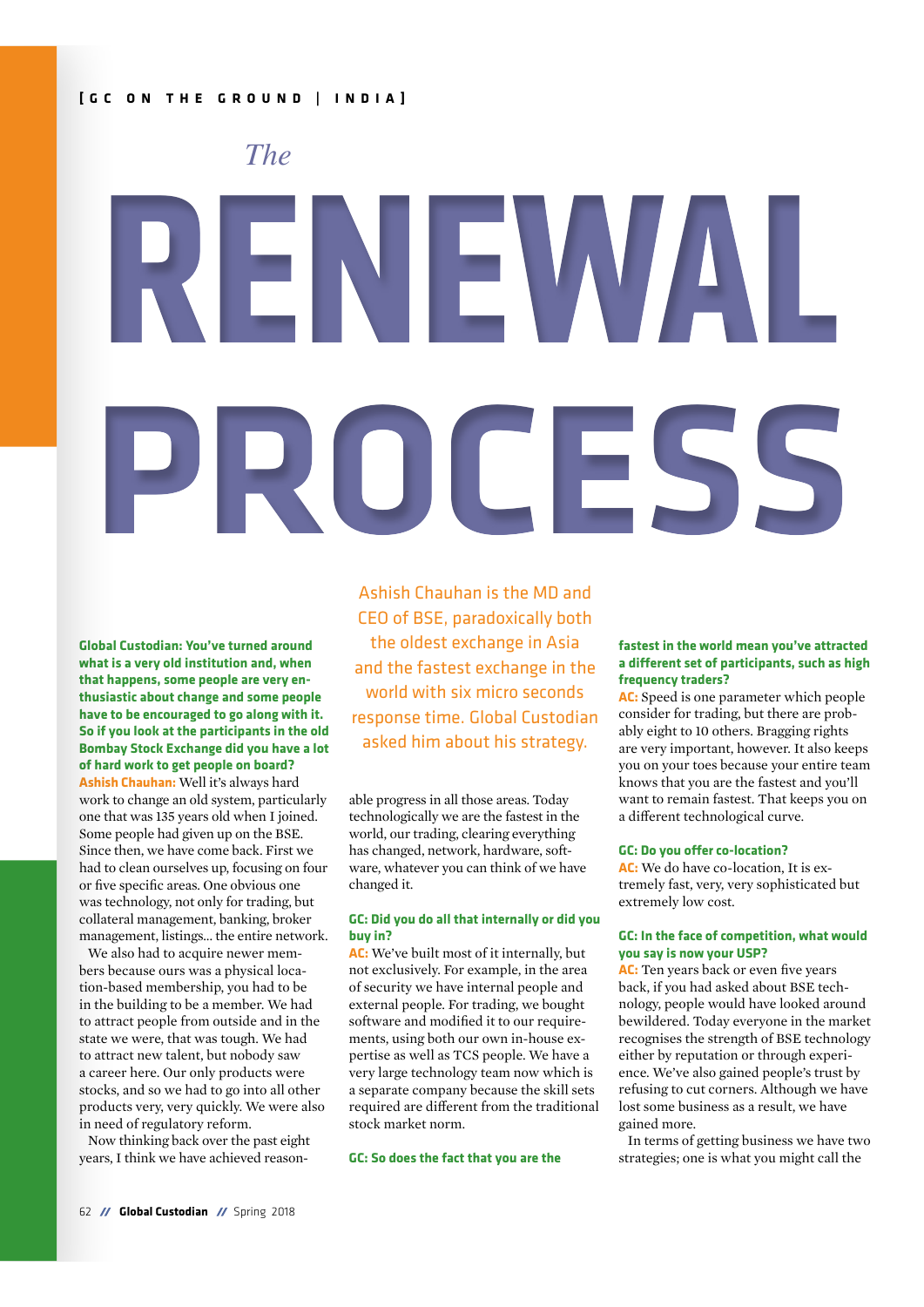**Ashish Chauhan** is the MD and CEO of BSE (formerly Bombay Stock Exchange), the oldest exchange in Asia and the fastest exchange in the world with six micro seconds response time. BSE is also the largest exchange in the world with more than 5000 companies listed.

From 2000 to 2012, prior to joining BSE, Ashish Chauhan worked at Reliance Industries limited, India's largest business house as President and Group CIO, Head of Corporate communications and CEO of Cricket team Mumbai Indians in its formative years. From 1993 to 2000, he worked on setting up India's National Stock Exchange (NSE).

He is currently the chairman of South Asia Federation of Exchanges with 23 member organisations and is also a distinguished visiting faculty at Ryerson University, Toronto, Canada.

red ocean strategy, where there are already incumbents and you need to battle it out. The blue ocean strategy addresses new and nascent opportunities like SMEs, where we have a 75% share, or public auctions and buybacks.

Mutual funds are also an interesting area. India is one of the rare countries where most mutual funds are active rather than passive. Active funds are distributed through the exchange. We have around 80% market share on these funds, but also a 20% of all the mutual funds distributed in India of any kind, largely as a result of the innovation we've introduced around the former. We also have 50% of all the new mutual fund customers coming into the market.

### **GC: Down the road you're entering commodities.**

**AC:** We are going to launch commodities in October. We have also become very large in currencies. Our SME business is also growing very nicely. We have around 220-odd companies listed, out of which



40 have moved on to the main board and we have a kind of a structured programme to encourage that.

We'll soon have 40-50 in the pipeline, preparing for IPOs, looking to raise from as little as US\$100,000 dollars to US\$100 million, and we have one layer below that, an incubator run by Ryerson University of Canada for the exchange. Through that, we have funded 146 companies, which were really small, but many of which have grown to become 200 people companies and moved out of the incubator.

### **GC: Is that incubator layer primarily FinTech companies?**

**AC:** They are more Hi Tech companies, but not necessarily FinTech. It's very mixed.

### **GC: I gather you are quite involved in the SWIFT India project?**

**AC:** We have been working to standardise the messaging infrastructure of the markets. For the first time anywhere, SWIFT created a subsidiary in India to

help with that. We basically set up a new service bureau first to handle messaging for funds, but with eventual plans to move into broader securities.

### **GC: How do you deal with the inertia that obviously arises from someone having a system that works and not wanting to invest in a new one?**

**AC:** It's a slow process, we have done it in mutual funds, we have done it in currencies, but you need patience, though from a technology perspective we can move very fast.

### **GC: And I suppose one advantage of SWIFT generally globally is the ability to reuse the same messaging infrastructure?**

**AC:** Yes; there are many players who already do that, but have not been able to extend the benefits to India. Once this comes in, it puts them in a better position.

Foreign institutional investors who want to use providers that are not necessarily among the big five or six will also be able to take advantage of that capability.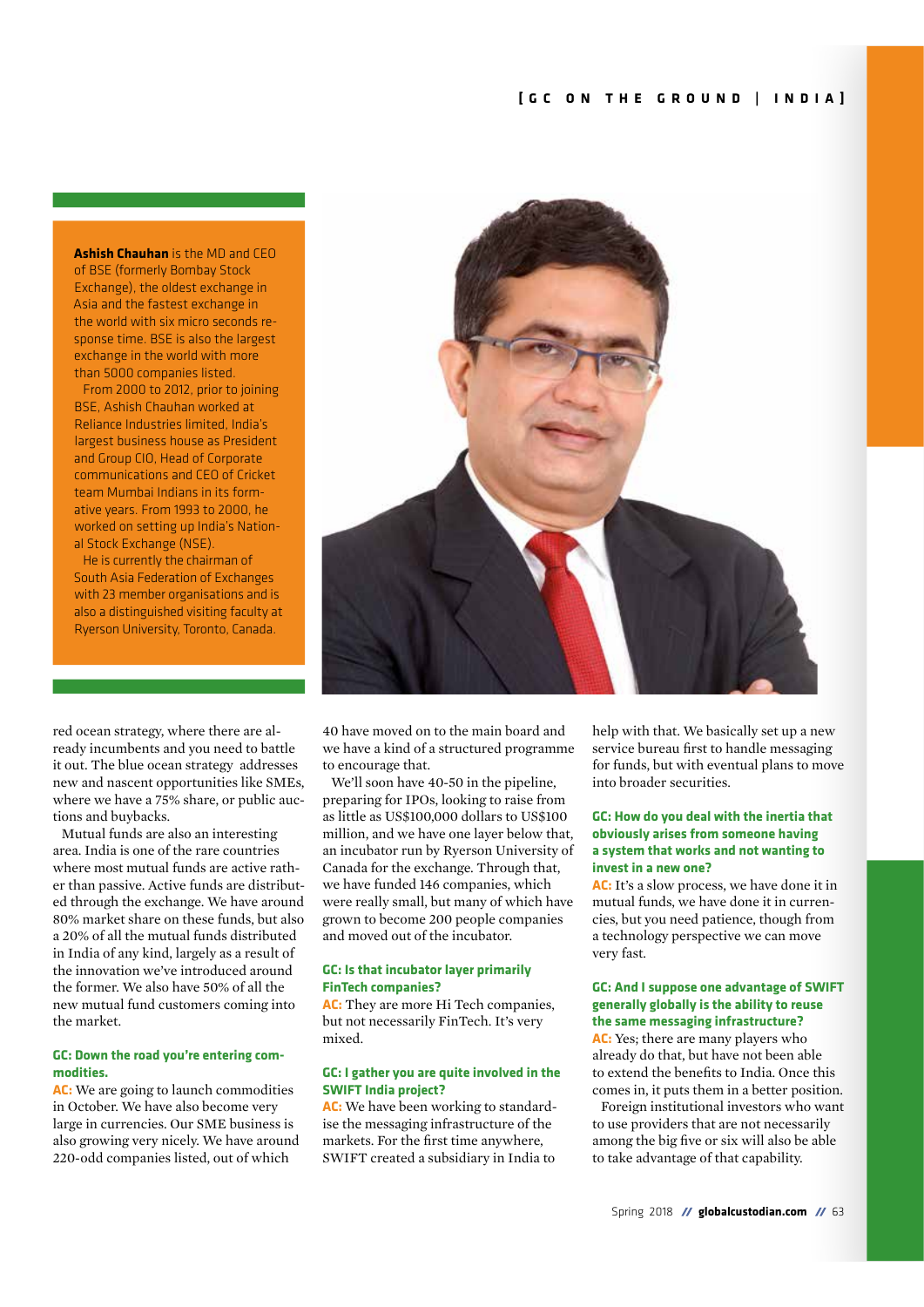# **AHEAD ROAD** *The*

### **Global Custodian: Obviously NSE has had a big hand in helping to shape the Indian capital markets ecosystem. Is there anything still missing in your view?**

**Vikram Limaye:** There's a lot that can be done from a market development perspective. The list is actually quite long, if we want to broaden the investor base. While 5% of household savings are in equities today and the equity markets in India are relatively well developed, we need to increase both retail and institutional participation in equity markets. For other asset classes, markets are at very early stages, whether it is bonds, commodities, currencies, credit derivatives, interest rate swaps, etc.

Part of it has to do with regulation, part of it has to do with the ecosystem not being developed the way it needs to be developed for these markets to take off. In many of these areas, institutional participation is not where it needs to be. Institutional capital in India is controlled by four diferent regulators, amongst whom there needs to be alignment to develop a market. Various people have to come together and move in the right direction. Obviously the Exchange also plays an important role. I'm hopeful of market development because

Vikram Limaye, CEO, NSE, sat down with Global Custodian in Mumbai to outline his vision of where the Indian securities markets need to focus in the sort to medium term.

people at senior levels in government and the regulators are interested in moving in this direction.

I do feel that a lot can be done in terms of surveillance of the market to ensure fair market practices and that trust in markets is enhanced. For that, we have to use big data analytics and artificial intelligence to see how we can try and predict patterns of trading and behaviour.

From a systemic risk perspective, we need to keep on top of cyber security risks because that obviously is a huge threat. Unfortunately 99.9% uptime for an exchange is not good enough; it has to be 100%. And the cast of characters you're dealing with for cyber security threats is increasingly sophisticated. Many of them could also be state-funded, so you have to stay ahead of the curve. Investment in

technology is critical to be at the cutting edge of prevention.

### **GC: Will the introduction of a common platform for equities and commodities later in the year make that easier or more difcult? VL:** It's certainly easier for members, because you're trading from one account and to that extent it's easier to move margins and collateral across diferent segments if

### **GC: What's the impact going to be on competition?**

you're on one exchange.

**VL:** The commodities market had a separate regulator called the FMC (Forward Markets Commission). This was merged with the securities regulator, SEBI. So now we have one regulator, which is why bringing commodities and equities together is also feasible. The first step was to permit the brokers to have a unified entity for commodities and equities. Competition will increase with exchanges being permitted in all asset classes.

### **GC: And that is still on target for October? VL:** That's right. NSE will be ready to ofer commodities contracts from October 1.